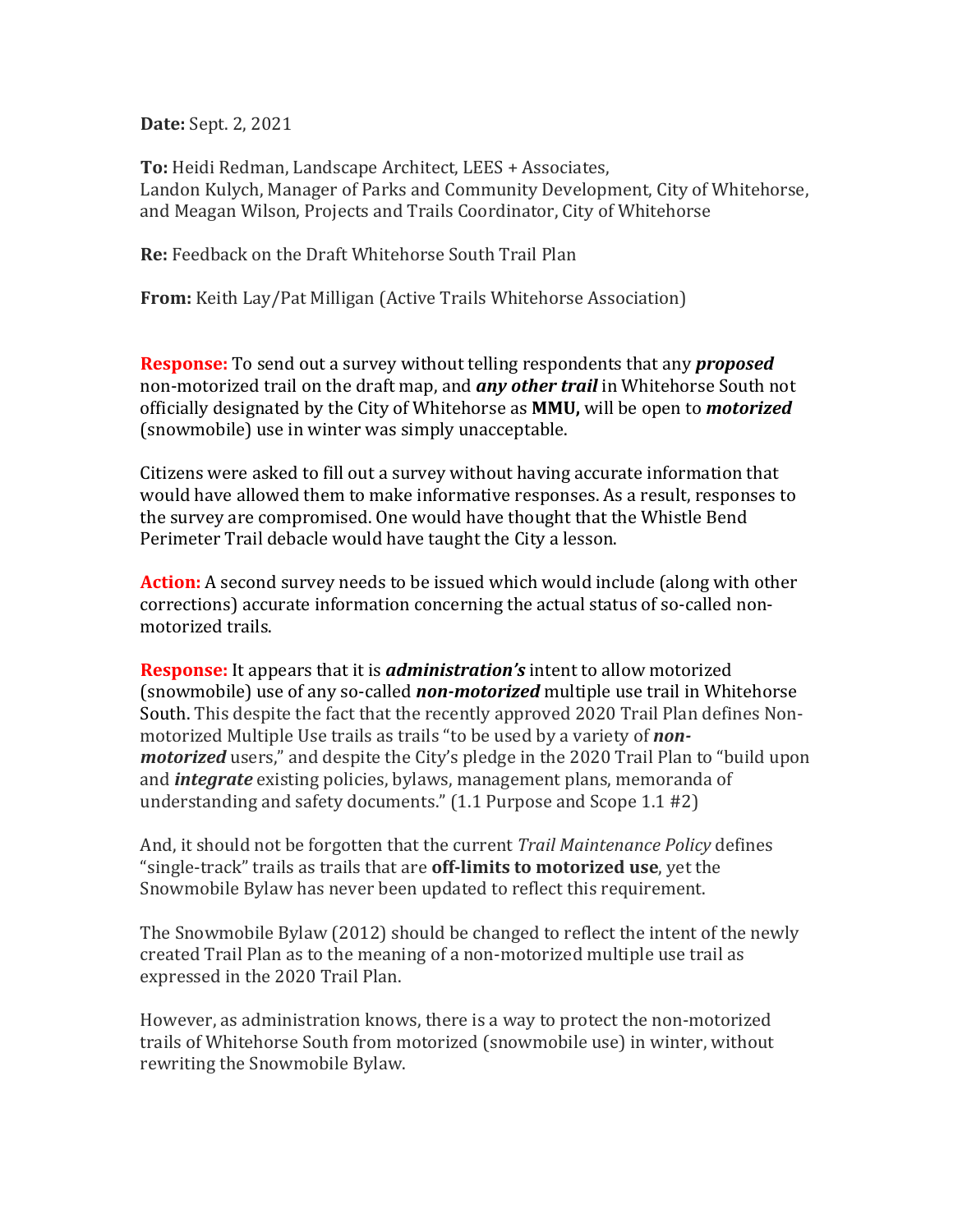The **Excluded Trails** section of the bylaw (which currently lists a grand total of *three* trails) was added to the Snowmobile Bylaw in 2018, and reads as follows:

"EXCLUDED TRAILS means trails on which the use of snowmobiles is prohibited as identified in Schedule "E" attached hereto and forming part of this bylaw. (*Bylaw 2018-25 passed 2018-07-09*)"

When the draft plan comes before City Council administration *could* recommend to councillors that all so-called non-motorized multiple use trails in Whitehorse South be placed in the *Excluded Trails* section of the Snowmobile Bylaw, and thus would be seen to be doing what it can to uphold the intent of the 2020 Trail Plan, a plan which clearly states that Non-motorized Multiple Use trails are "Trails to be used by a variety of **non-motorized users**, and **not** by a "variety of non-motorized users [and snowmobilers]."

**Action:** When the draft trail plan comes before City Council administration should recommend that all non-motorized multiple use trails in Whitehorse South be designated as such, and placed in the **Excluded Trails** section of the Snowmobile Bylaw.

**Response:** The Draft Trail Map's legend includes a section that is entitled *Existing Motorized Multi-Use* (MMU) *Trails*. This suggests that *all* these trails have been **designed** and **designated** (by City Council) as MMU trails. However, the only ones that have definitely been designated are the recently approved Dawson North MMU trail, and the MMU exit trail around the railway right-of-way. And, to make things more confusing administration has said that **no MMU** trails in Whitehorse South have been approved by City Council.

Again, citizens were asked to complete a survey based on a draft trail map that appears to have been incorrectly labelled, and as a result is extremely confusing.

**Action:** Correct the draft trail map to indicate which of the so-labelled *Existing* **Motorized Multi-Use Trails** have *been approved* by City Council and can actually be considered as *Existing* MMU *trails*, and re-label the remainder as *Proposed* **Motorized Multi-Use (MMU) Trails.** 

If any of the **Existing** MMU trails (other than Dawson North and the MMU exit trail) have been both designed and designated by the City and approved by City Council, then administration needs to inform citizens as to when and how this was done.

**Response:** According to the 2020 Trail Plan Motorized Multiple Use Trails are "Trails [that are] **designed** and designated by the City to be used by both nonmotorized and motorized users including snowmobilers." Yet, administration says that there is "no "formal document for required design criteria for MMU trails," despite the fact that the *Trail Maintenance Policy* indicates that there are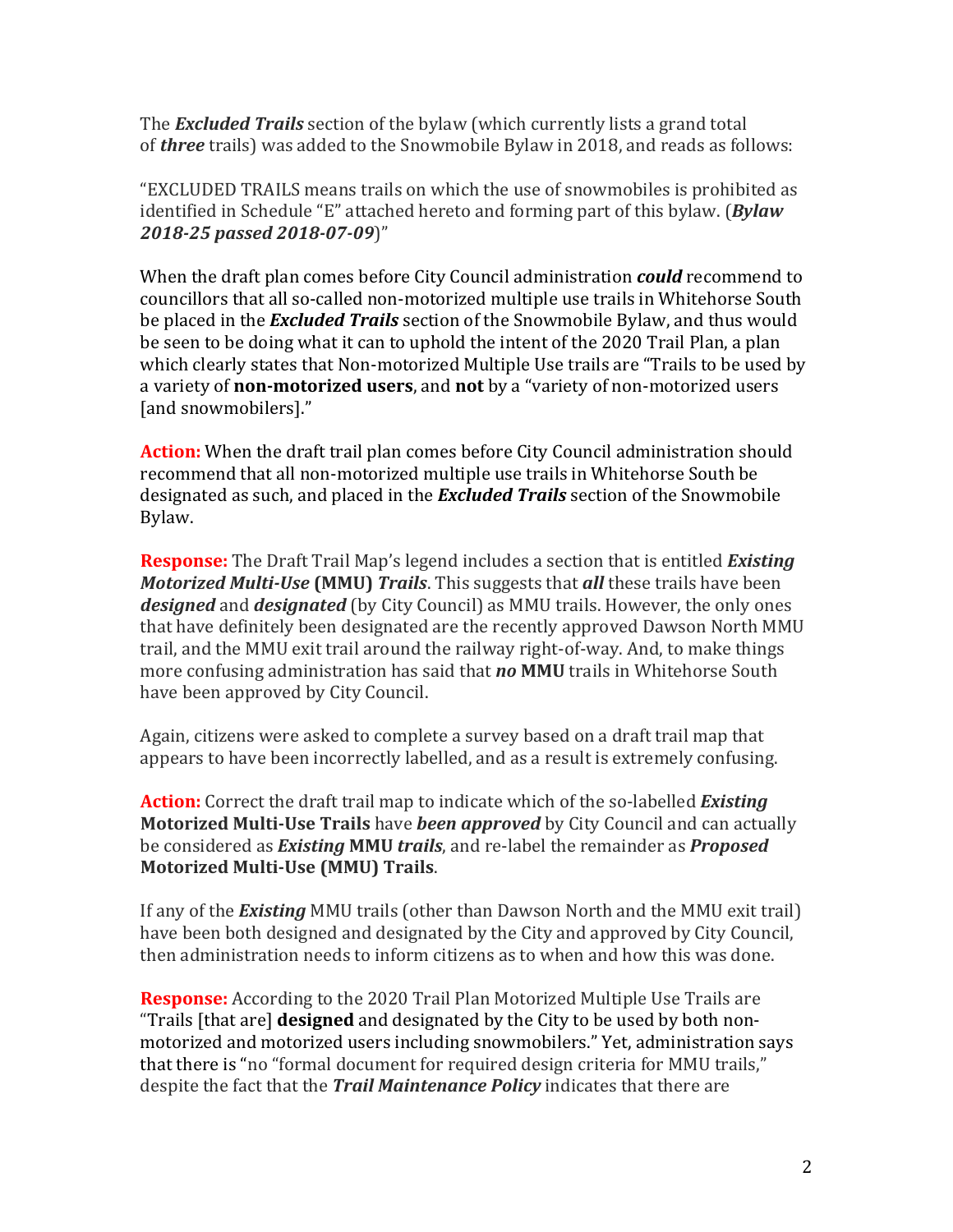Whitehorse trail standards "**for trail construction**, maintenance, signage and inspection." 

However, it appears that the City of Whitehorse follows City approved design requirements for mountain bike trails ("IMBA Guidelines" and Whistler Trail Standards), but has no City of Whitehorse approved standards for trails that *combine motorized and non-motorized* users to which the public can refer, and that can provide users with some degree of confidence that safety and environmental concerns (among others) have been met.

In addition, the City of Whitehorse makes no claims at all when it comes to so-called non-motorized trails that are open to motorized (snowmobile) use in winter, as such trails are defined as "trails that [are] to be used by a variety of non-motorized users." There is not even a suggestion that they are **designed** to accommodate both motorized and non-motorized users. This puts both users and the environment at risk. 

An *ignored* Section 18.5.1 (p. 74) of the Official Community Plan (OCP) says that, "Where feasible, consideration shall be made to separate multi-use trails (which accommodate motorized and non-motorized recreation) from nonmotorized trails. Obviously, *safety* was one of the factors that promoted the inclusion of such a statement.

**The Alberta Recreation Corridor and Trails Classification System outlines** design requirements for trails that combine motorized and non-motorized users, and states that such trails should be **five metres** wide. (Paved trails in Whitehorse are **three** metres wide.) It also suggests that these trails should be **one way** to accommodate and manage multiple users.

City councillors, when considering the approval of new MMU trails, need to be assured that those trails meet **specific design requirements**, particularly those requirements that deal with safety and environmental protection. How can they do so if there is no formal document that outlines the design criteria for MMU trails?

As well, city councillors should be aware that combining snowmobilers and nonmotorized users on so-called non-motorized trails without any attempt at designing said trails to accommodate such use, puts all users at risk and demonstrates a lack of accountability by the City of Whitehorse.

**Action:** Create a City of Whitehorse approved MMU trail design document. This should be done (with public consultation) prior to the Whitehorse South Draft Trail Plan being brought before City Council for approval. Administration would have to ensure that those design qualifications were met (or will be met within a specific time frame), for any proposed MMU trail in Whitehorse South before its trail plan receives approval by council.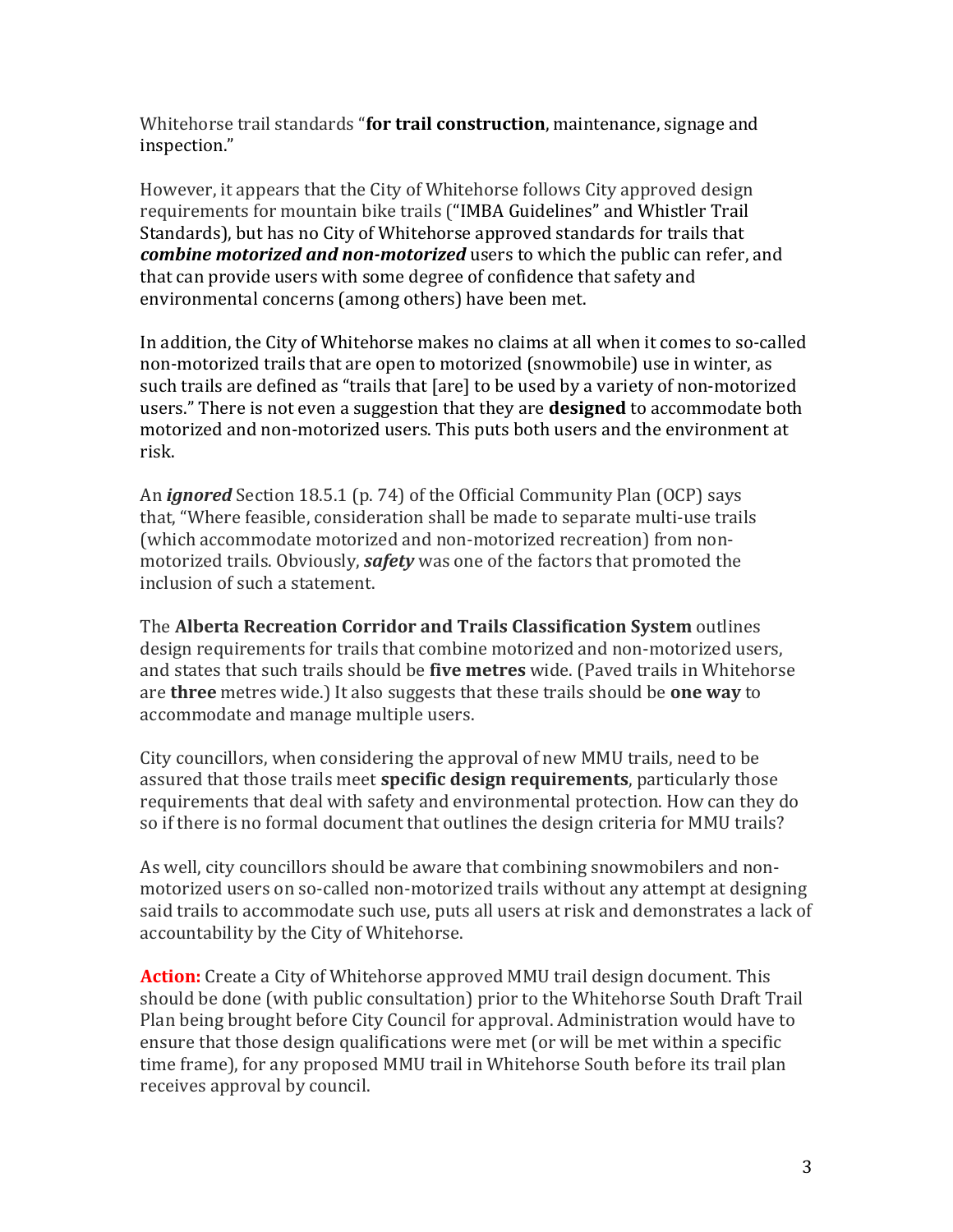Ensure that all so-called non-motorized multiple use trails in Whitehorse South are added to the **Excluded Trails** section of the Snowmobile Bylaw.

**Response:** There is a section on the draft map entitled, *Future Single-Track* **Development Area**. Administration has been asked whether or not this was discussed by the Whitehorse South Trail Task Force, or simply added after the fact. No response to this question was received. If added after the Whitehorse South Trail Task Force came to an end, then its addition would be unacceptable, as proper process would not have been followed.

Common courtesy suggests that a group (Friends of McIntyre Creek) that has long been working on trying to get a management plan for McIntyre Creek Regional Park would have been consulted about the possibility of single-track development in the area. The Porter Creek Community Association should also have been informed as it has a vested interest in this regional park.

The area of the park in question may fall outside of Porter Creek, but the park encompasses parts of that neighbourhood, and what goes on in any part of the park could well impact other park areas including those located around Porter Creek.

As the 2014 Regional Park Plan states, "Regional Parks do not operate in isolation from other lands and *neighbourhoods*. They have an intricate relationship with surrounding areas. Good decision-making will depend on science, our ability to identify linkages, and understand the broader inter-relationships and impacts." (P. 15) 

Although those preparing this plan indicate that the "intended purpose [of this development] is walking, hiking, and biking," experience suggests that whenever the term "single-track" is used it refers to mountain biking. Such trails are not necessarily built to fit the needs of skiers, walkers/hikers and runners. As well, one must question why we need to build more trails when the City already has a plethora of existing trails that mountain bikers can use.

**Action:** Tell the public when this development proposal was brought forward and by whom.

Drop this development proposal from the draft plan. If it is to be considered at all then it should be in the context of a draft management plan for the existing McIntyre Creek Regional Park. 

**Response:** Delegates at the final Whitehorse South Task Force meeting were advised by City administration that the Wolf Creek Community Association asked that the Dawson South trail be designated as a MMU trail. **This was not the case!**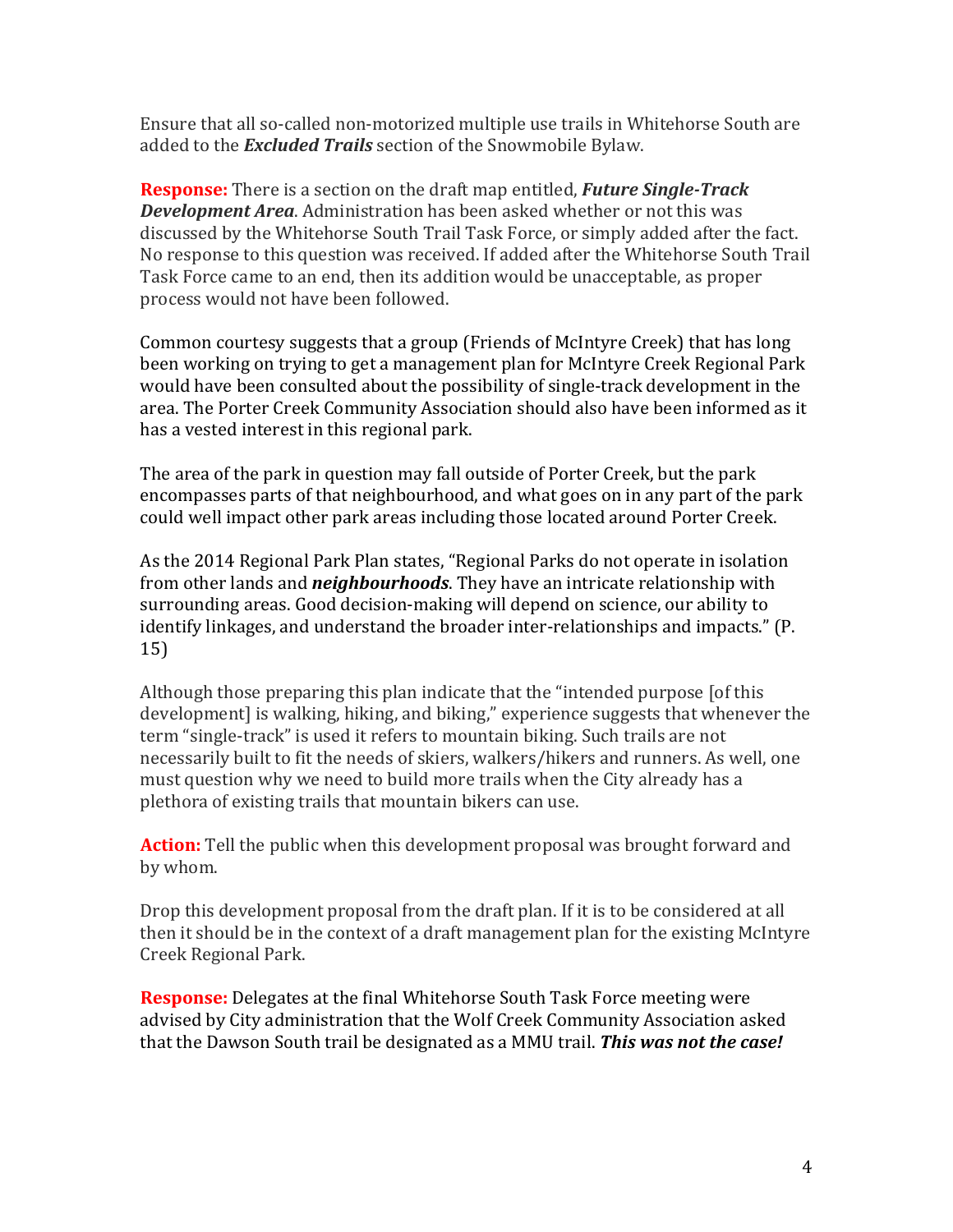The WCCA indicated it did not support the Dawson South MMU trail both verbally and on the maps provided for delegates at the final Whitehorse South Task Force meeting, and in a follow-up email.

A number of other delegates opposed the MMU designation in comments on the maps because of the ecological significance of the Wolf Creek. This trail traverses an ESA and receives the greatest non-motorized trail use within the Wolf Creek subdivision. 

Delegates were told their map comments would be made available to those members of the public participating in the current trail planning process for Whitehorse South. However, those comments were not provided to survey respondents. 

**Action:** The Dawson South trail should not be proposed as a designated MMU trail.

**Response:** Why are there no trail designations along the Alaska Highway? Whitehorse South Trail Task Force delegates strongly requested that the City pursue a safe biking trail off the highway through an MOU with Government of Yukon Highways and Public Works; this trail could be designated as an MMU trail.

One delegate received conceptual support for the idea from Minister Streicker, but City administration indicated the Alaska Highway was Government of Yukon land, and designating City trails along it will be a burden for bylaw enforcement. Alaska Highway trails designated by the City will greatly enhance trail connections and user access to trails.

**Action:** Administration should pursue the possibility of an MOU with Highways and Public Works prior to the Whitehorse South Trail Plan coming before City Council for approval.

**Response:** The Pineridge proposed non-motorized trail is a long standing nonmotorized trail (summer and winter). It has signage indicating that it is off-limits to snowmobiles and other ORVs, and barriers in several places in an attempt to stop such use.

Apparently, this *designation* came as a result of public consultation. However, for some reason the trail was never added to the **Excluded Trails** section of the Snowmobile Bylaw. Now, it appears that the City wants to open it to snowmobile use in winter. 

Administration suggests that signage in Pineridge was incorrectly installed as no trails are designated in Whitehorse South. Strange how the Draft Whitehorse South Trail Plan indicates that there are *existing* motorized multiple use trails in Whitehorse South, when administration claims that **no** trails in the area have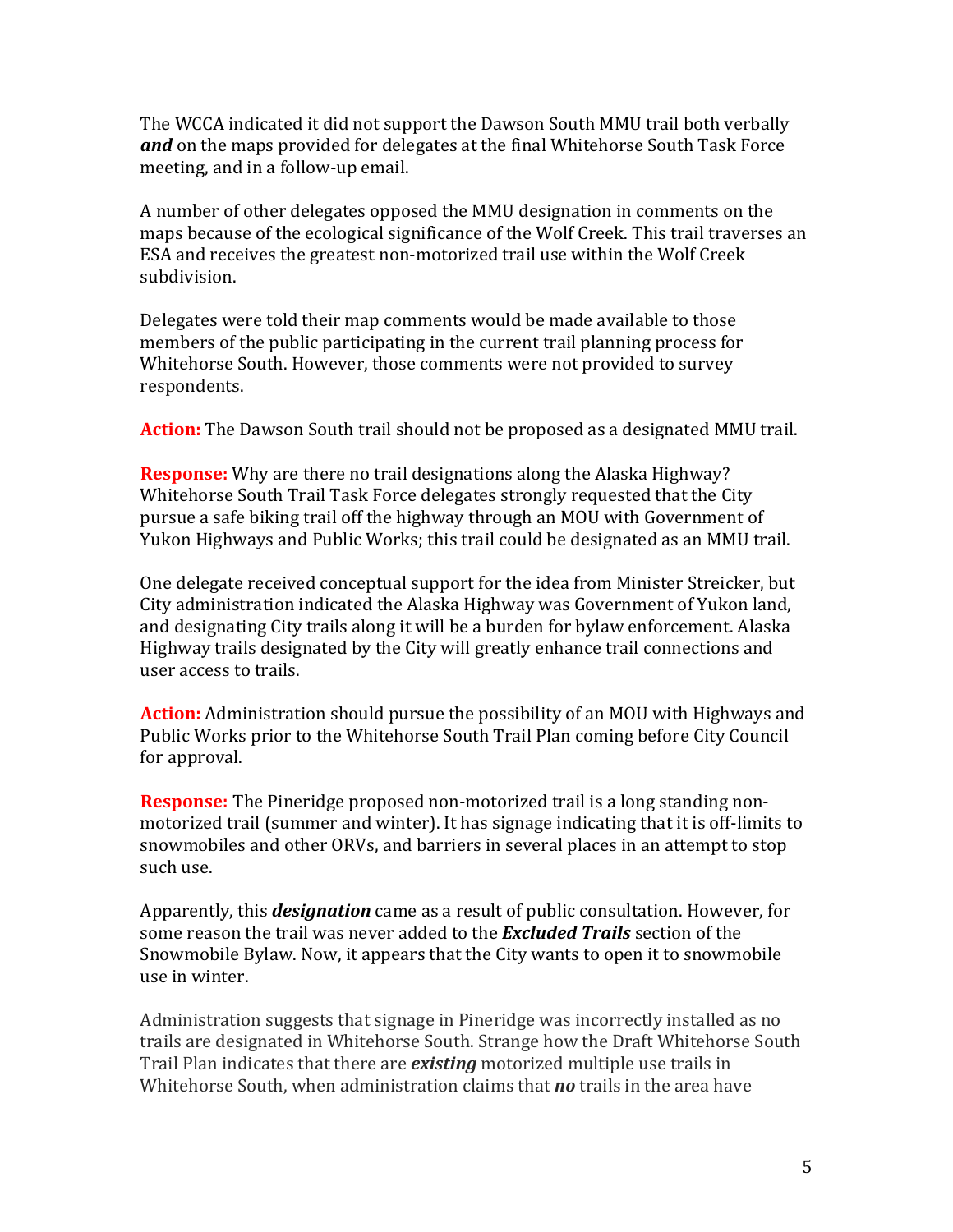received council designation. (As mentioned previously, there are at least two MMU trails in Whitehorse South that were approved by City Council.)

**Action:** Administration should recommend to City Council that this trail be added to the **Excluded Trails** section of the Snowmobile Bylaw. This would make it a truly non-motorized trail in both summer and winter.

**Note:** If the City would simply change the Snowmobile Bylaw to restrict snowmobile use to *designated and designed* **MMU** trails, there would be no need to add nonmotorized trails to an *Excluded Trails* section of the bylaw in order to protect such trails from motorized use in winter.

In the near future. Snowmobilers and other motorized users will have an updated **MMU** *trail* map to which they can refer that will indicate what trails they can use. Changing the Snowmobile Bylaw as suggested would mean that any trail *not found* on that map would be off-limits to motorized users in both summer and winter. This would eliminate the confusion that surrounds non-motorized trail use in the City of Whitehorse. It would also provide increased safety for all trail users and help to prevent the widening of non-motorized trails to the point where they become attractive to summer ORV operators.

**Response:** Although the City is currently updating its MMU map, and indicates that it plans to "[include] those trails considered "out and away" trails," none of those "out and away" trails appear on the draft trail plan map for Whitehorse South. Surely Whitehorse South citizens should have some say as to which trails the City is most likely to select as "out and away" trails in the area.

**Action:** Allow Whitehorse South residents to have some input as to where these "out and away" trails should be located, as residents may be directly impacted by their location. This should be done before the draft trail plan goes before council.

## **Final comments:**

**a)** Reconciliation as outlined in the draft OCP.

Administration should not propose a MMU trail through the riparian area (within 30m setback) of Wolf Creek because the KDFN has clearly stated it wants to protect the Wolf Creek watershed as is outlined in the KDFN City of Whitehorse Heritage and Ecosystem Design Proposal.

Similarly, proposing a MMU trail that ends at a KDFN land disposition is inconsistent with Reconciliation; it will likely result in conflict with ORV users venturing onto KDFN land. The KDFN has recently raised concerns about human activities that are damaging cultural values and KDFN land in the Fish Lake area so why contribute to this problem?